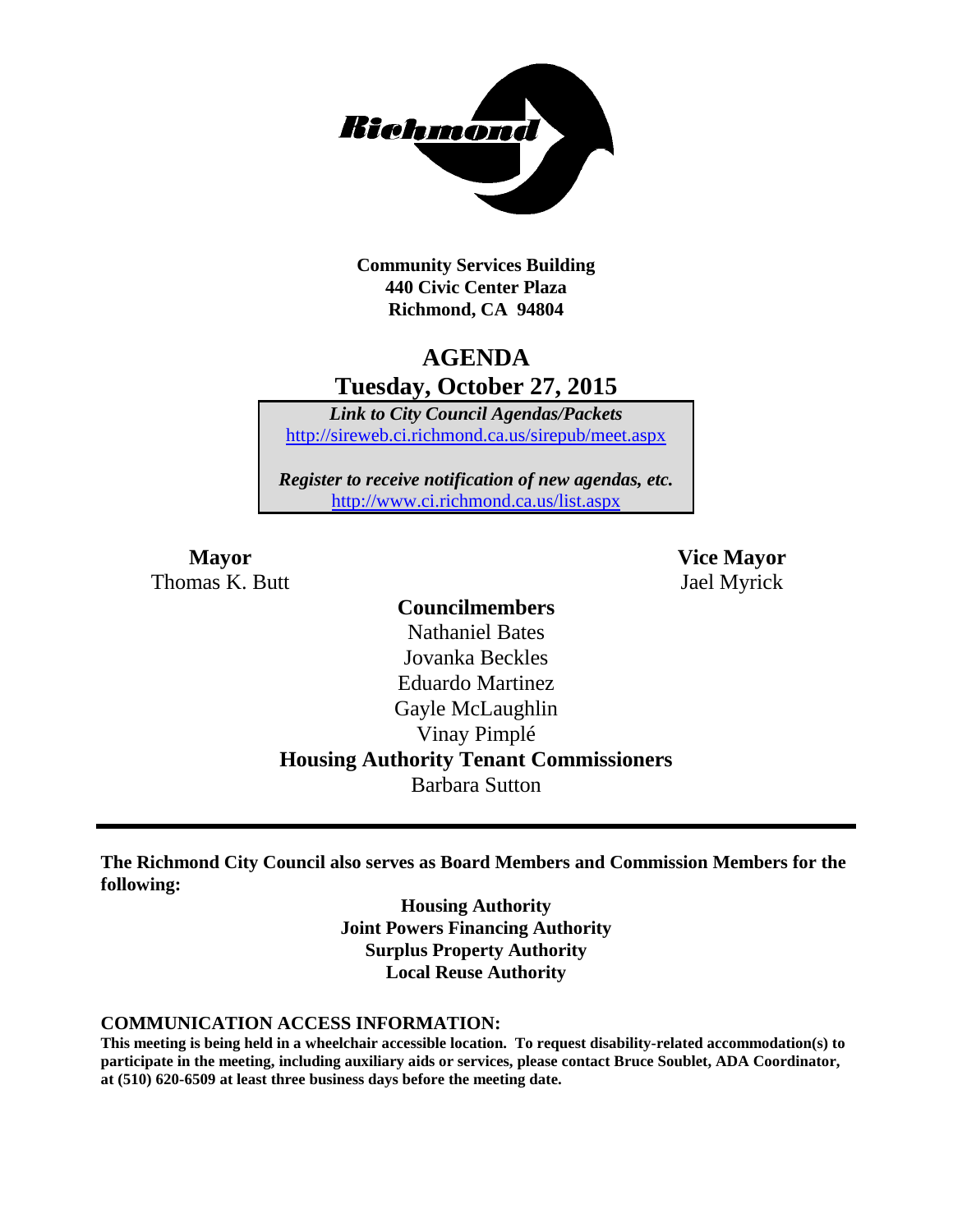# **MEETING PROCEDURES**

The City of Richmond encourages community participation at its City Council meetings and has established procedures that are intended to accommodate public input in a timely and time-sensitive way. As a courtesy to all members of the public who wish to participate in City Council meetings, please observe the following procedures:

**PUBLIC COMMENT ON AGENDA ITEMS:** Anyone who desires to address the City Council on items appearing on the agenda must complete and file a pink speaker's card with the City Clerk **prior** to the City Council's consideration of the item. Once the City Clerk has announced the item, no person shall be permitted to speak on the item other than those persons who have submitted their names to the City Clerk. Your name will be called when the item is announced for discussion. **Each speaker will be allowed TWO (2) MINUTES to address the City Council on NON-PUBLIC HEARING items listed on the agenda.**

**OPEN FORUM FOR PUBLIC COMMENT:** Individuals who would like to address the City Council on matters not listed on the agenda or on items remaining on the consent calendar may do so under Open Forum. All speakers must complete and file a pink speaker's card with the City Clerk **prior** to the commencement of Open Forum. The amount of time allotted to individual speakers shall be determined based on the number of persons requesting to speak during this item. **The time allocation for each speaker will be as follows:** 15 or fewer speakers, a maximum of 2 minutes; 16 to 24 speakers, a maximum of 1 and one-half minutes; and 25 or more speakers, a maximum of 1 minute.

### **SPEAKERS ARE REQUESTED TO OCCUPY THE RESERVED SEATS IN THE FRONT ROW BEHIND THE SPEAKER'S PODIUM AS THEIR NAME IS ANNOUNCED BY THE CITY CLERK.**

**CONDUCT AT MEETINGS:** Richmond City Council meetings are limited public forums during which the City strives to provide an open, safe atmosphere and promote robust public debate. Members of the public, however, must comply with state law, as well as the City's laws and procedures and may not actually disrupt the orderly conduct of these meetings. The public, for example, may not shout or use amplifying devices, must submit comment cards and speak during their allotted time, may not create a physical disturbance, may not speak on matters unrelated to issues within the jurisdiction of the City Council or the agenda item at hand, and may not cause immediate threats to public safety.

**CITY HARASSMENT POLICY:** The City invites public comment and critique about its operations, including comment about the performance of its public officials and employees, at the public meetings of the City Council and boards and commissions. However, discriminatory or harassing comments about or in the presence of City employees, even comments by third parties, may create a hostile work environment, if severe or pervasive. The City prohibits harassment against an applicant, employee, or contractor on the basis of race, religious creed, color, national origin, ancestry, physical disability, medical condition, mental disability, marital status, sex (including pregnancy, childbirth, and related medical conditions), sexual orientation, gender identity, age or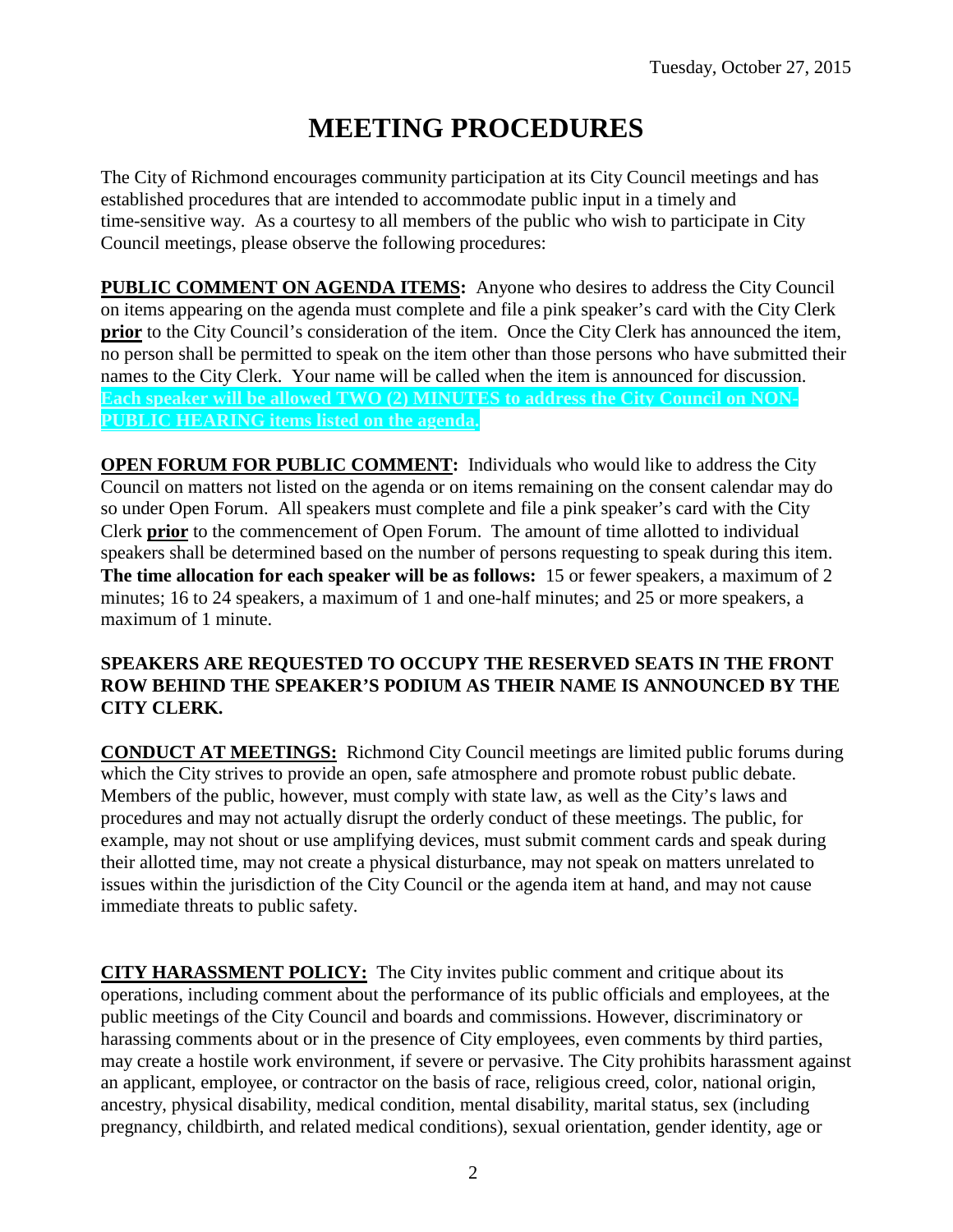veteran status, or any other characteristic protected by federal, state or local law. In order to acknowledge the public's right to comment on City operations at public meetings, which could include comments that violate the City's harassment policy if such comments do not cause an actual disruption under the Council Rules and Procedures, while taking reasonable steps to protect City employees from discrimination and harassment, City Boards and Commissions shall adhere to the following procedures. If any person makes a harassing remark at a public meeting that violates the above City policy prohibiting harassment, the presiding officer of the meeting may, at the conclusion of the speaker's remarks and allotted time: (a) remind the public that the City's Policy Regarding Harassment of its Employees is contained in the written posted agenda; and (b) state that comments in violation of City policy are not condoned by the City and will play no role in City decisions. If any person makes a harassing remark at a public meeting that violates the above City policy, any City employee in the room who is offended by remarks violating the City's policy is excused from attendance at the meeting. No City employee is compelled to remain in attendance where it appears likely that speakers will make further harassing comments. If an employee leaves a City meeting for this reason, the presiding officer may send a designee to notify any offended employee who has left the meeting when those comments are likely concluded so that the employee may return to the meeting. The presiding officer may remind an employee or any council or board or commission member that he or she may leave the meeting if a remark violating the City's harassment policy is made. These procedures supplement the Council Rules and Procedures relating to disruption of orderly conduct at Council meetings.

Any law enforcement officer on duty or whose service is commanded by the presiding officer shall be Sergeant-at-Arms of the Council meetings. He/she, or they, shall carry out all orders and instructions given by the presiding officer for the purpose of maintaining order and decorum at the Council meetings (City Council Rules of Procedure and Order Section III F, RMC Section 2.12.030).

**\*\*\*\*\*\*\*\*\*\*\*\*\*\*\*\*\*\*\*\*\*\*\*\*\*\*\*\*\*\*\*\*\*\*\*\*\*\*\*\*\*\*\*\*\*\*\*\*\*\*\*\*\*\*\*\*\*\***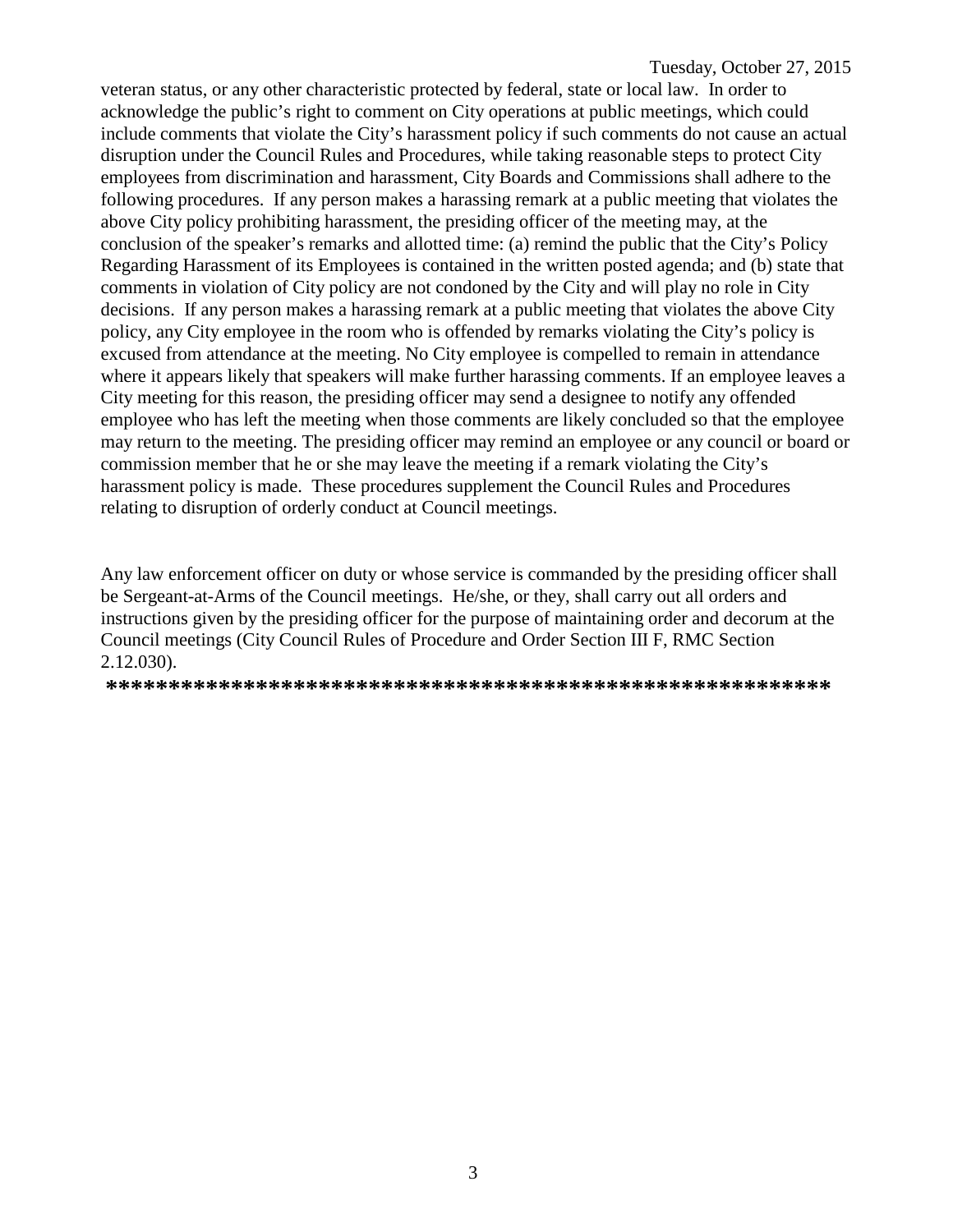# **OPEN SESSION TO HEAR PUBLIC COMMENT ON CLOSED SESSION ITEMS**

5:00 p.m.

- **A. ROLL CALL**
- **B. PUBLIC COMMENT**

### **C. ADJOURN TO CLOSED SESSION**

### **CLOSED SESSION**

Shimada Room of the Community Services Building

### **A. CITY COUNCIL**

**A-1.** CONFERENCE WITH LEGAL COUNSEL - EXISTING LITIGATION (Subdivision [a] of Government Code Section 54956.9):

Luque vs. City of Richmond

**A-2.** PUBLIC EMPLOYEE PERFORMANCE EVALUATION (Government Code Section 54957.6):

Title: City Manager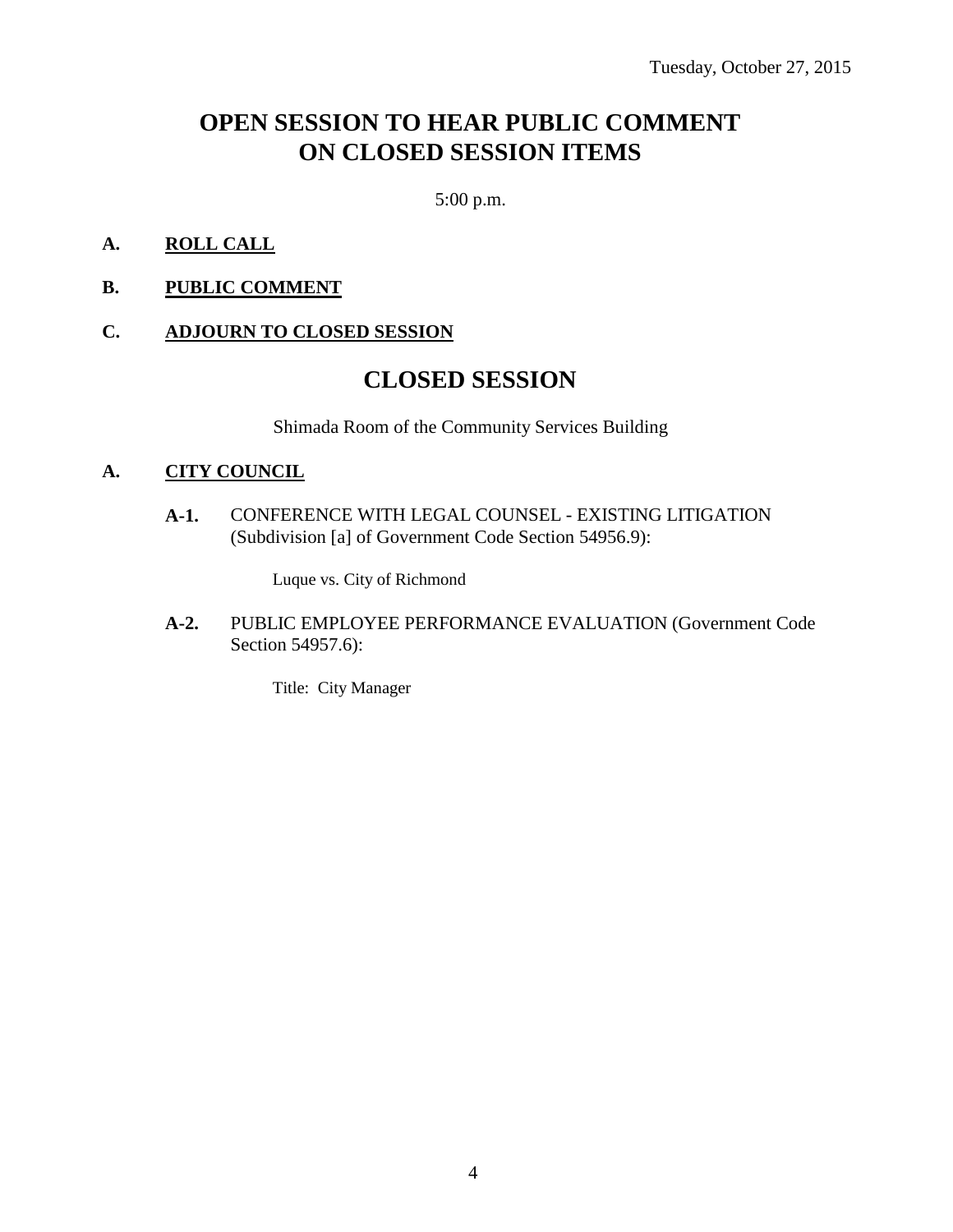## **REGULAR MEETING OF THE RICHMOND CITY COUNCIL**

6:30 p.m.

### **A. PLEDGE TO THE FLAG**

- **B. ROLL CALL**
- **C. STATEMENT OF CONFLICT OF INTEREST**
- **D. AGENDA REVIEW**

### **E. PRESENTATIONS, PROCLAMATIONS, AND COMMENDATIONS**

- **E-1.** PROCLAMATION recognizing November as Native American Heritage Month and honoring Richmond resident Isabella Zizi's role in the 2015 first-ever White House Tribal Youth Gathering - Councilmember Gayle McLaughlin (620-5431) and Mayor Tom Butt (620-6503).
- **E-2.** PROCLAMATION recognizing the retirement of Eleanor Loynd as a neighborhood activist and planning and zoning advocate - Mayor Tom Butt (620- 6503).
- **E-3.** PROCLAMATION recognizing Jay Leonhardy for dedicated service to the City of Richmond - Mayor Tom Butt (620-6503).

### **F. REPORT FROM THE CITY ATTORNEY OF FINAL DECISIONS MADE DURING CLOSED SESSION**

### **G. REPORT FROM THE CITY MANAGER**

### **H. OPEN FORUM FOR PUBLIC COMMENT**

### **I. STUDY SESSION/STUDY AND ACTION SESSION**

- **I-1.** ANNOUNCE City of Richmond Board, Commission and Committee vacancies as of October 27, 2015 - Mayor Tom Butt (620-6503).
- **I-2.** DISCUSS specific policy options pertaining to the Richmond Promise with respect to school eligibility and award amounts and PROVIDE direction to staff - City Manager's Office (Bill Lindsay 620-6512).
- **I-3.** RECEIVE a presentation of the Draft Richmond Bay Specific Plan (formerly referred to as the South Shoreline Specific Plan) – Planning and Building Services Department (Richard Mitchell 307-8159).